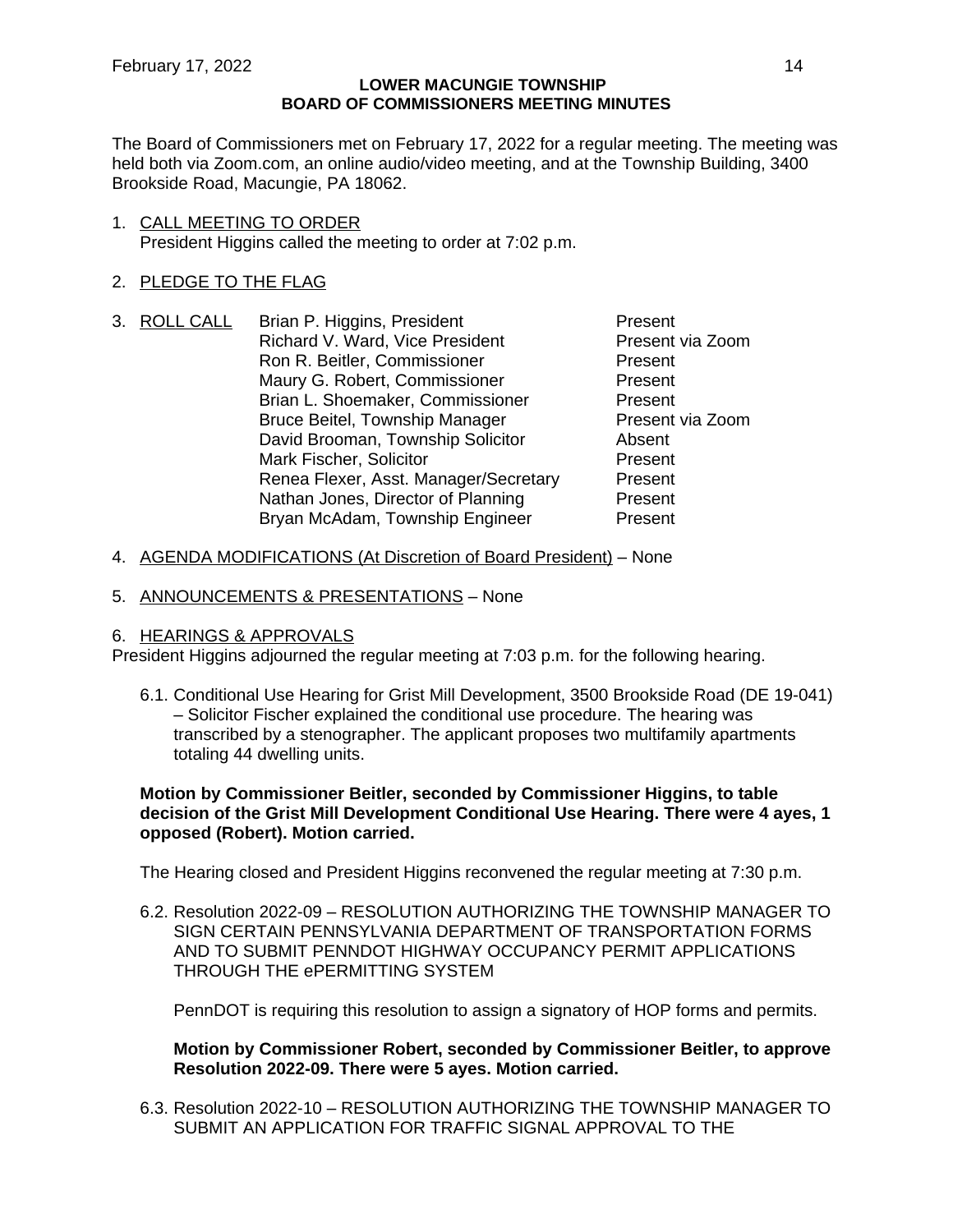# PENNSYLVANIA DEPARTMENT OF TRANSPORTATION AND TO SIGN THE APPLICATION ON BEHALF OF THE TOWNSHIP

Authorizing Traffic Signal Application to Modify the Traffic Signal at the Intersection of Hamilton Blvd., Schantz Road & Minesite Road for the Sidewalk Installation –

Alan Fornwalt, former Township Engineer from Keystone Consulting Engineers, explained that the Township previously decided to call in a deferral for installing sidewalk for the Dunkin Donuts at 4777 Hamilton Blvd. This resolution modifies the traffic signal at the Intersection of Hamilton Blvd., Schantz Road & Minesite Road to add a pedestrian push button.

#### **Motion by Commissioner Robert, seconded by Commissioner Beitler, to approve Resolution 2022-10. There were 5 ayes. Motion carried.**

6.4. Approval of Applicants for Volunteer Service Earned Income Tax Credit Program for:

| Matthew P.   | Dahms         | James G.    | Honer          |
|--------------|---------------|-------------|----------------|
| Ramon J.     | Deeb          | Jonathan    | Kayes          |
| Michael J.   | Del Re        | Larry       | Lichtenwalner  |
| James C.     | Doherty       | Scott       | Lichtenwalner  |
| James M.     | Fenstermacher | David J.    | <b>Nosal</b>   |
| John         | Gagliardo     | Glenn L.    | <b>Simmons</b> |
| Kenneth P.   | Garavaglia    | Joseph      | Thompson       |
| Alexander P. | Goldman       | James       | Van Wert       |
| Eric         | Gopen         | Nicholas A. | Wassa          |
| David E.     | Haight, III   |             |                |

**Motion by Commissioner Robert, seconded by Commissioner Beitler, to approve the above noted applicants for the Volunteer Earned Income Tax Credit Program. There were 5 ayes. Motion carried.**

#### 7. PUBLIC COMMENT ON NON-AGENDA TOPICS

- 7.1. Dennis Seman, 1375 Heather Circle West, would like the township to change their policy to not allow any basketball hoops in the right of way.
- 8. COMMUNICATIONS None

#### 9. APPOINTMENTS TO VARIOUS BOARDS, COMMITTEES, AND COMMISSIONS

9.1. The Library Board of Directors recommend that Erica Dreabit be reappointed. There were two terms that expired in January; Ms. Dreabit and Mr. King's, who is not seeking reappointment. The Library Board is reviewing applications and will send an appointment recommendation for Mr. King's position in the near future.

### **Motion by Commissioner Robert, seconded by Commissioner Beitler, to reappoint Erica Dreabit to the Library Board with a term to expire January 31, 2025. There were 5 ayes. Motion carried.**

10. APPROVAL OF MINUTES OF PREVIOUS MEETING(S) 10.1. February 3, 2022 – Postponed until March 3rd .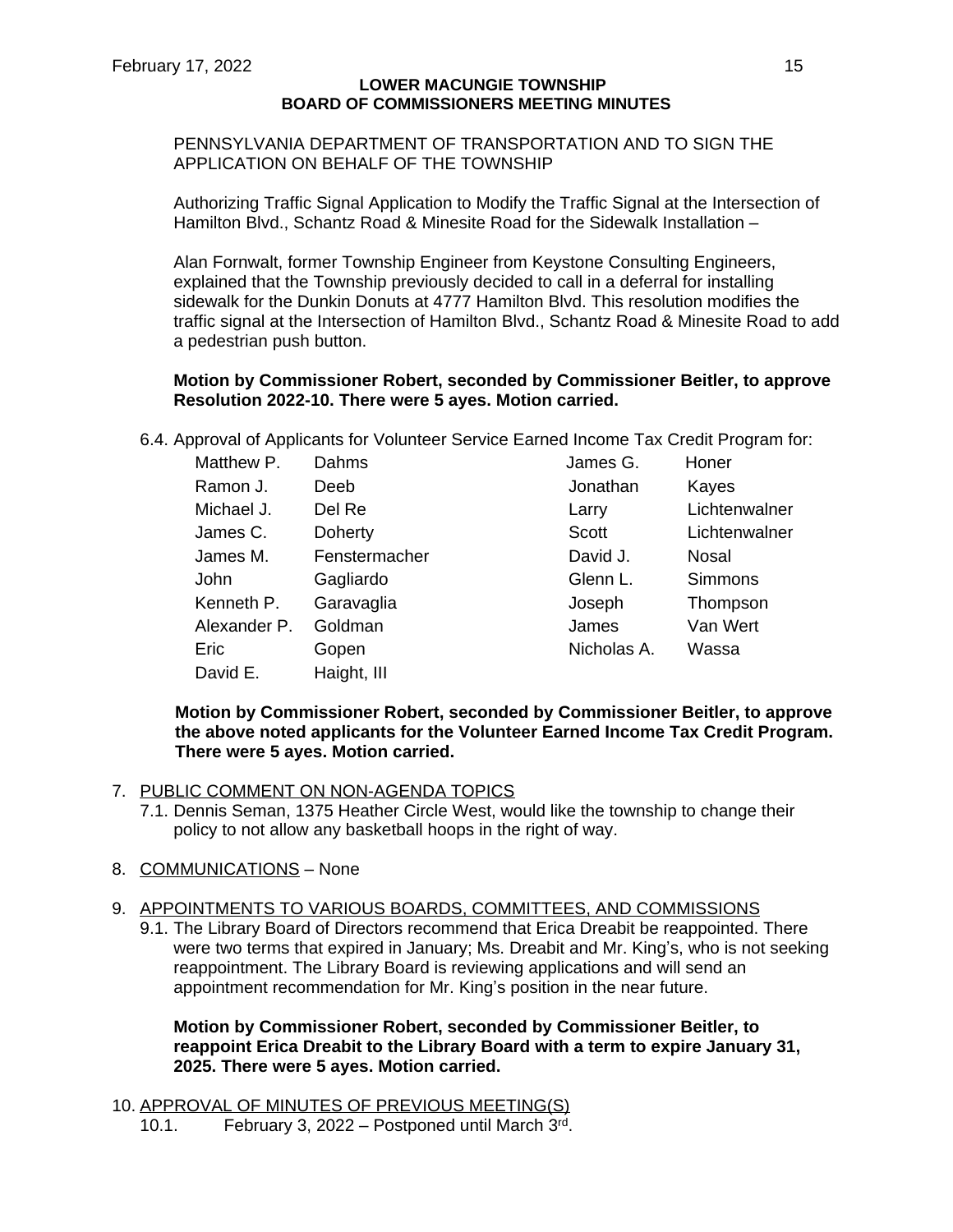#### 11. APPROVAL OF TRANSFERS, BILL LIST AND PAYROLL 11.1. Mr. Beitel reviewed the February 17, 2022 Bill List.

| <b>MILE DETET LEATEMED THE FEDITION TV, ZUZZ DIILLIST.</b> |              |  |  |                      |              |  |  |
|------------------------------------------------------------|--------------|--|--|----------------------|--------------|--|--|
| 01 General Fund                                            | \$183,184.72 |  |  | 37 Developers Impact |              |  |  |
| 08 Sewer Fund                                              | \$14.271.72  |  |  | 101 IPavroll         | \$158,173.93 |  |  |
| 30 Capital Projects Fund                                   | \$4,170.16]  |  |  | 36 Developers Escrow | \$39,066.43  |  |  |
| 35 Liquid Fuels                                            | \$37,917.58  |  |  | <b>Total Funds</b>   | \$436,784.54 |  |  |

**Motion by Commissioner Robert, seconded by Commissioner Beitler, to approve the February 17, 2022 Bill List as drafted. There were 5 ayes. Motion carried.**

# 12. DEPARTMENTAL MATTERS

- 12.1. **Engineering**
	- 12.1.1. Engineer's Project Status Report: 1) There are four road projects and two stormwater projects that are available on PennBid, an online bidding process. 2) Brandywine swale project will be presented at the new workshop. Residents will be notified of the stormwater projects before construction begins.

# 12.2. **Planning**

12.2.1. Resolution 2022-11 – A RESOLUTION REDUCING FINANCIAL SECURITY FOR THE STONE HILL MEADOWS PHASE 2 FINAL SUBDIVISION AND LAND DEVELOPMENT

# **Motion by Commissioner Robert, seconded by Commissioner Beitler, to approve Resolution 2022-11. There were 5 ayes. Motion carried.**

12.2.2. Planner's Report: There will be one Planning Commission meeting in March.

# 12.3. **Solicitor**

12.3.1. Solicitor's Report: The conditional use decisions under Old Business will be before the Board in the next two meetings.

# 12.4. **Township Manager**

12.4.1. Authorize Advertisement to Update Ordinance Chapter 5, Uniform Construction Code – The state updated the 2018 Building Code as part of the Uniform Construction Code and the proposed ordinance would allow the Township to adopt the new code.

# **Motion by Commissioner Robert, seconded by Commissioner Beitler, to authorize advertisement of an ordinance updating Chapter 5 for the Uniform Construction Code. There were 5 ayes. Motion carried.**

12.4.2. Consideration of Field Use Request by Rebecca George, Emmaus High School Director of Athletics, for the Church Lane Baseball Fields – We are working with the Athletic Director on a more formalized long-term agreement, but in the meantime, this is to consider their use of the fields for the 2022 season.

**Motion by Commissioner Robert, seconded by Commissioner Beitler, to approve the request of Emmaus High School to use the Church Lane Baseball Field. There were 5 ayes. Motion carried.**

12.4.3. Manager's Report – No further report.